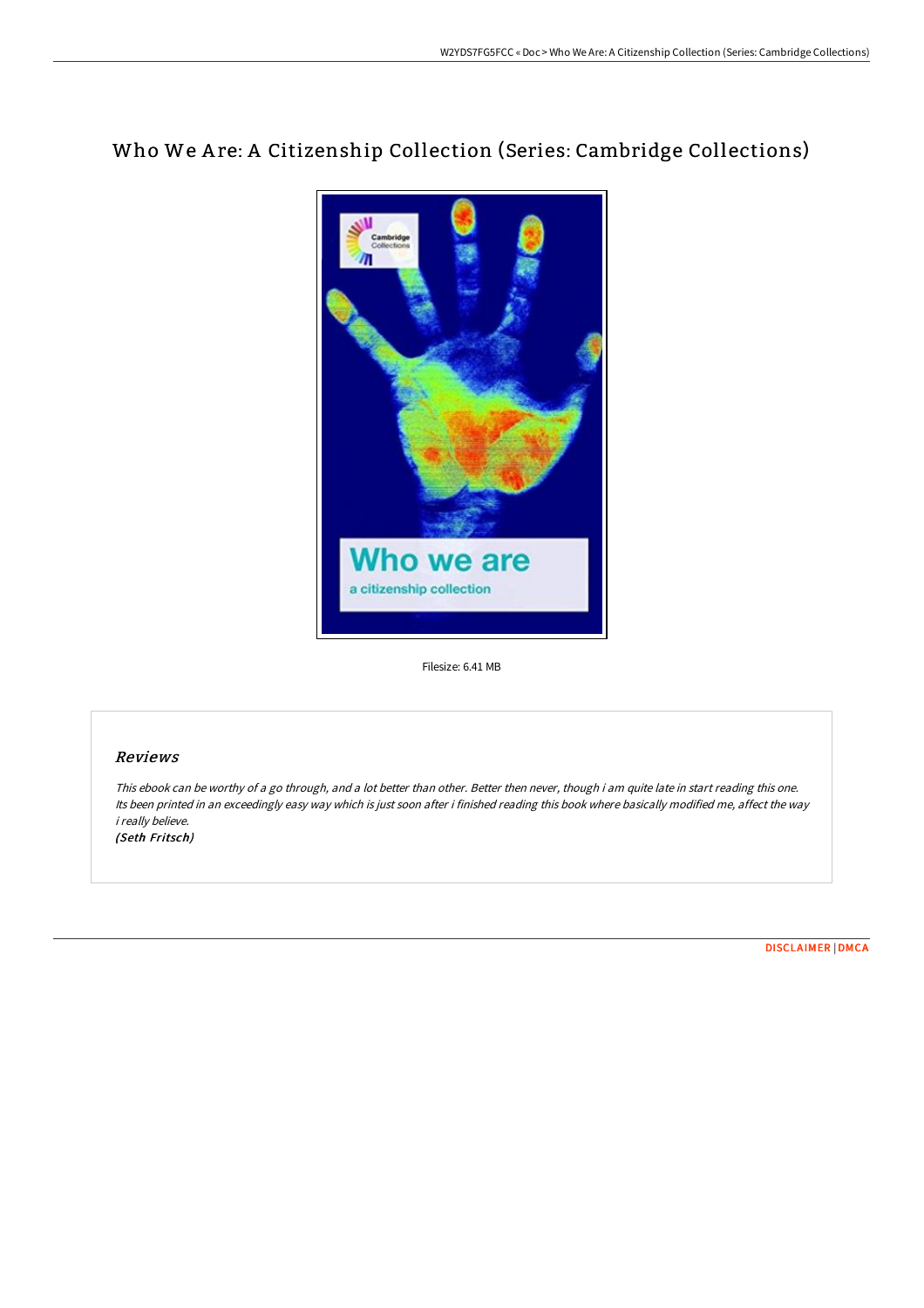## WHO WE ARE: A CITIZENSHIP COLLECTION (SERIES: CAMBRIDGE COLLECTIONS)



To read Who We Are: A Citizenship Collection (Series: Cambridge Collections) eBook, please click the button beneath and download the file or have access to other information that are highly relevant to WHO WE ARE: A CITIZENSHIP COLLECTION (SERIES: CAMBRIDGE COLLECTIONS) ebook.

Cambridge University Press, 2007. Softcover. Book Condition: New. First edition. An eclectic mix of fiction, poetry, articles and autobiography exploring what it is to be human and examining the challenges we face as global citizens. This collection is designed to link with Citizenship and PSHE issues, such as identity, rights, responsibilities and tradition. The texts are arranged in five themed sections: Growing pains; Letting go; Facing the world; Britain in the past and The world about us. The collection includes texts by Maya Angelou, Arthur C. Clarke, Graham Greene, Doris Lessing, Penelope Lively and Roger McGough. Contents 1. Growing pains: Clara`s Day, Penelope Lively Sliding, Leslie Norris Taming the Tiger, Tony Anthony I Wish I Were . . ., Rabindranath Tagore I Was Left with a Childcarer . . . and Never Collected, Barbara Brown Activities 2. Letting go: My Best Teacher, Vic Reeves The Secret Life of Snap Decisions, Malcolm Gladwell The Selfish Giant, Oscar Wilde An African Elegy, Ben Okri I Found Love at the Supermarket Checkout, Tom Hill Warning to Children, Robert Graves Activities 3. Facing the world: If, Rudyard Kipling Through the Tunnel, Doris Lessing Almost Drowning, Richard Branson The Boy Who Fell out of the Sky, Ken Dornstein Once in a House on Fire, Andrea Ashworth My Mam`s Death, Samantha Studley Activities 4. Britain in the past: The Year 1000, Robert Lacey and Danny Danziger Down the Mine, George Orwell The Village Blacksmith, Henry Wadsworth Longfellow MCMXIV, Philip Larkin The Roses of No Man`s Land, Lyn MacDonald Not My Best Side, U. A. Fanthorpe Activities 5. The world about us: The Destructors, Graham Greene We Are Going to See the Rabbit, Alan Brownjohn Song of the Battery Hen, Edwin Brock Alexander Graham Bell and the Telephone, Adam Hart-Davis and Paul Bader Hunger, Laurence Binyon Fast...

B Read Who We Are: A Citizenship Collection (Series: Cambridge [Collections\)](http://techno-pub.tech/who-we-are-a-citizenship-collection-series-cambr.html) Online  $\sqrt{\frac{1}{n}}$ Download PDF Who We Are: A Citizenship Collection (Series: Cambridge [Collections\)](http://techno-pub.tech/who-we-are-a-citizenship-collection-series-cambr.html)